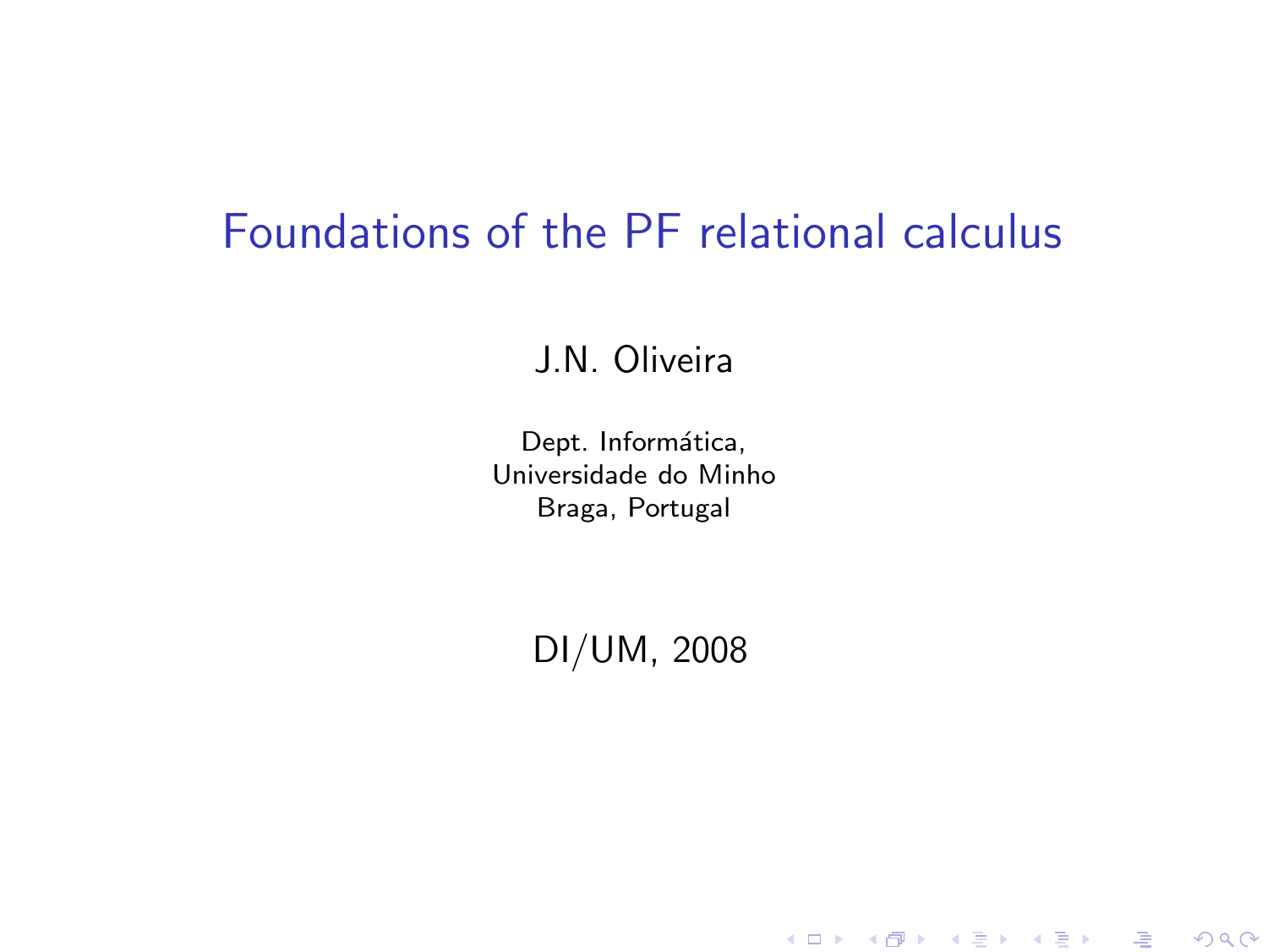## Recalling...

#### Monotonicity:

All operations are monotonic, eg.

$$
\begin{array}{ccc}\n & R \subseteq S \\
 & T \subseteq U \\
\hline\n & (R \cdot T) \subseteq (S \cdot U)\n\end{array}\n\qquad\n\begin{array}{ccc}\n & R \subseteq S \\
 & R^{\circ} \subseteq S^{\circ}\n\end{array}
$$

Composition:

- Composition is associative:  $R \cdot (S \cdot T) = (R \cdot S) \cdot T$
- 
- 

• Identity:  $R \cdot id = id \cdot R = R$ • Empty relation:  $R \cdot \bot = \bot \cdot R = \bot$ 

K ロ ▶ K @ ▶ K 할 > K 할 > N 할 → 9 Q Q\*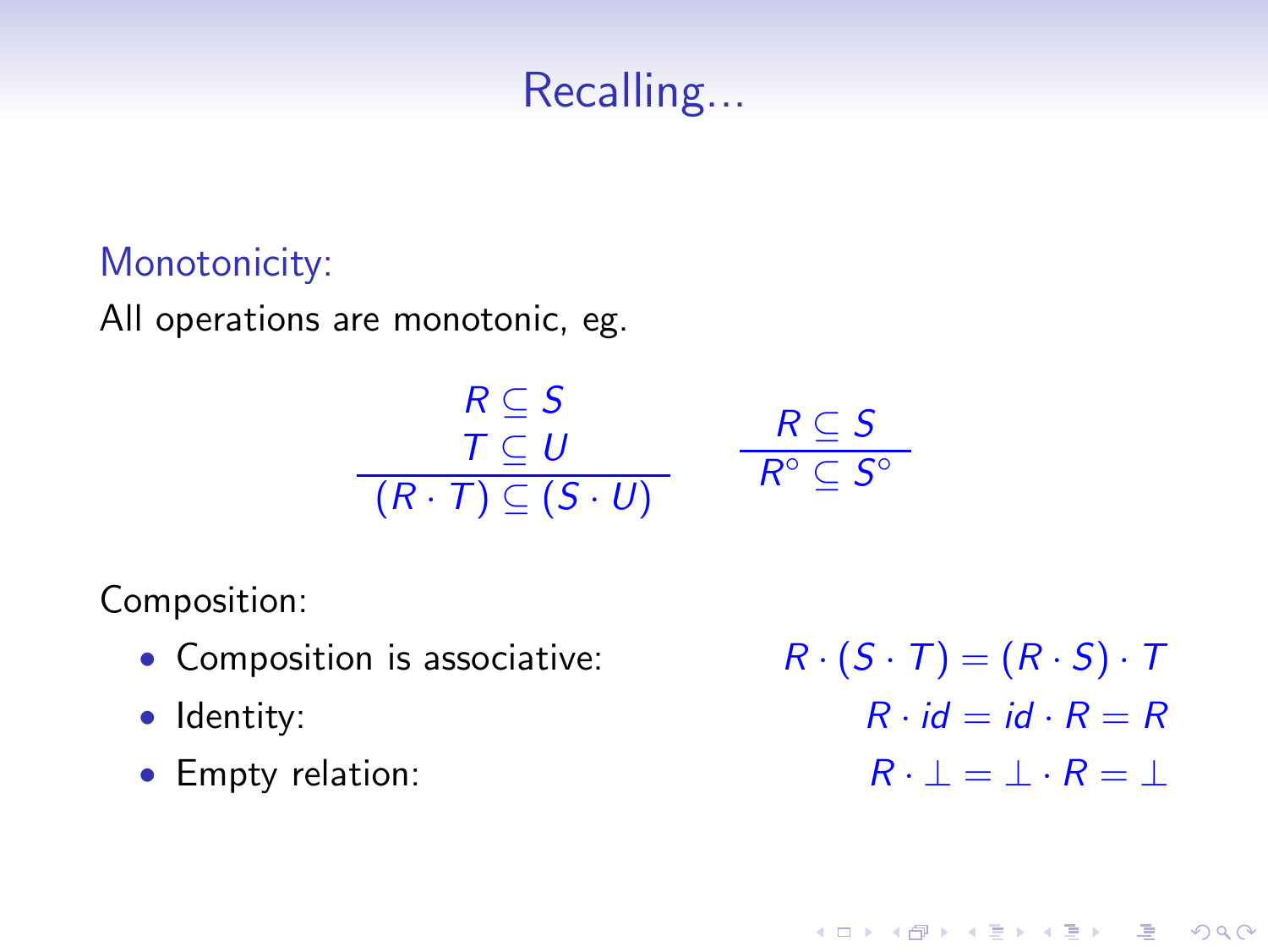## Recalling...

**Pointfree** Relational Equality:

• Cyclic inclusion ("ping-pong") rule:

 $R = S \equiv R \subset S \wedge S \subset R$ 

• Indirect equality rules:

 $R = S \equiv \langle \forall X : : (X \subseteq R \equiv X \subseteq S) \rangle$  $\equiv \langle \forall X : : (R \subseteq X \equiv S \subseteq X) \rangle$ 

**YO A REAR OF YOUR**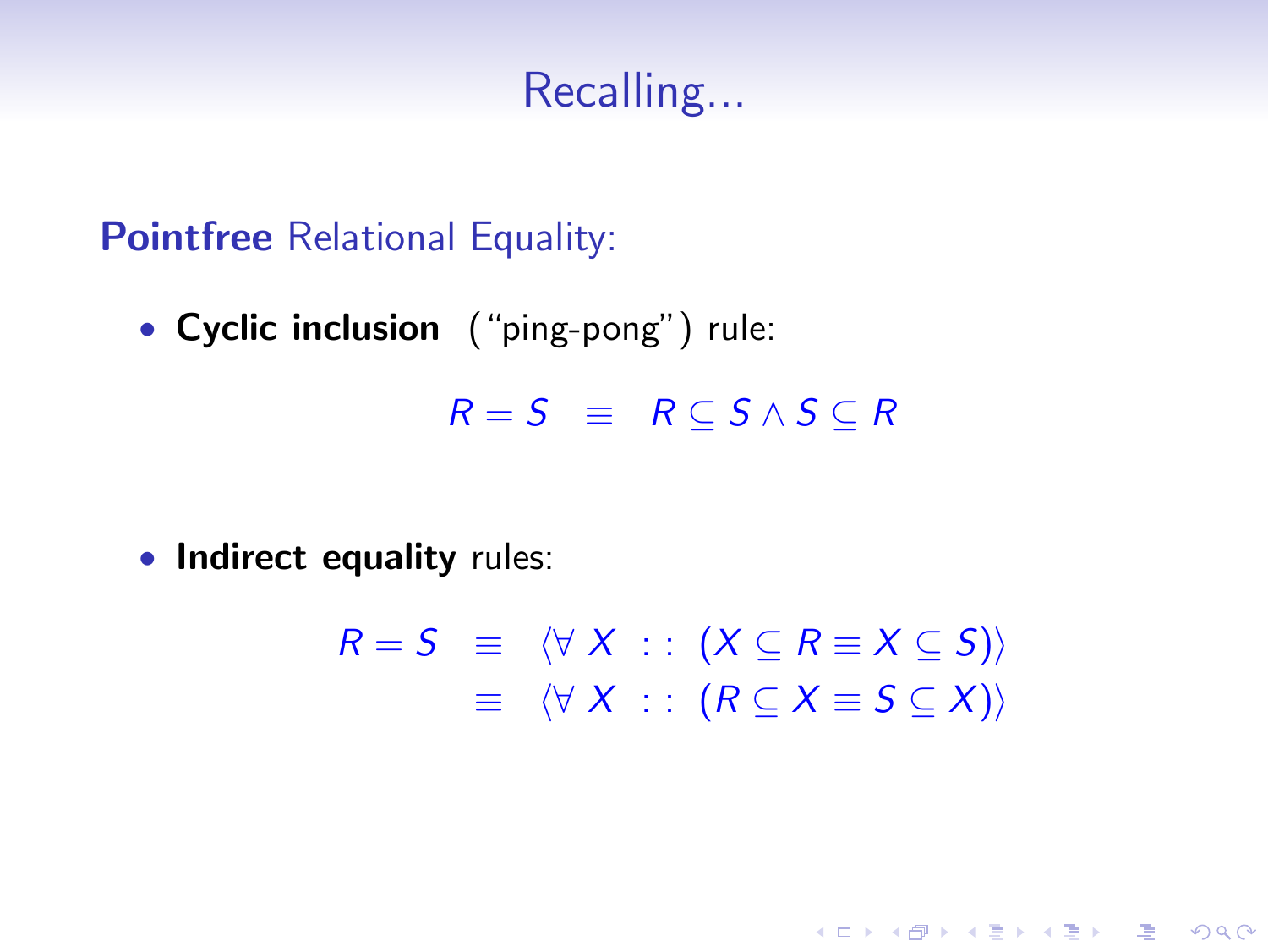### Relational algebra: converse

Properties:

◦ -universal: X  $\circ \subseteq Y \equiv X \subseteq Y^{\circ}$ (1)  $^{\circ}$ -monotonicity:  $R \subseteq S \equiv R^{\circ} \subseteq S^{\circ}$ (2)

Then:

Involution :  $(R^{\circ})^{\circ} = R$  (3) Contravariance :  $(R \cdot S)^{\circ} = S^{\circ} \cdot R^{\circ}$ (4)

**ADD 4 REPAIR AND A COA** 

These can be proved from °-universal by (elegant) indirect proofs (cf. exercises later on):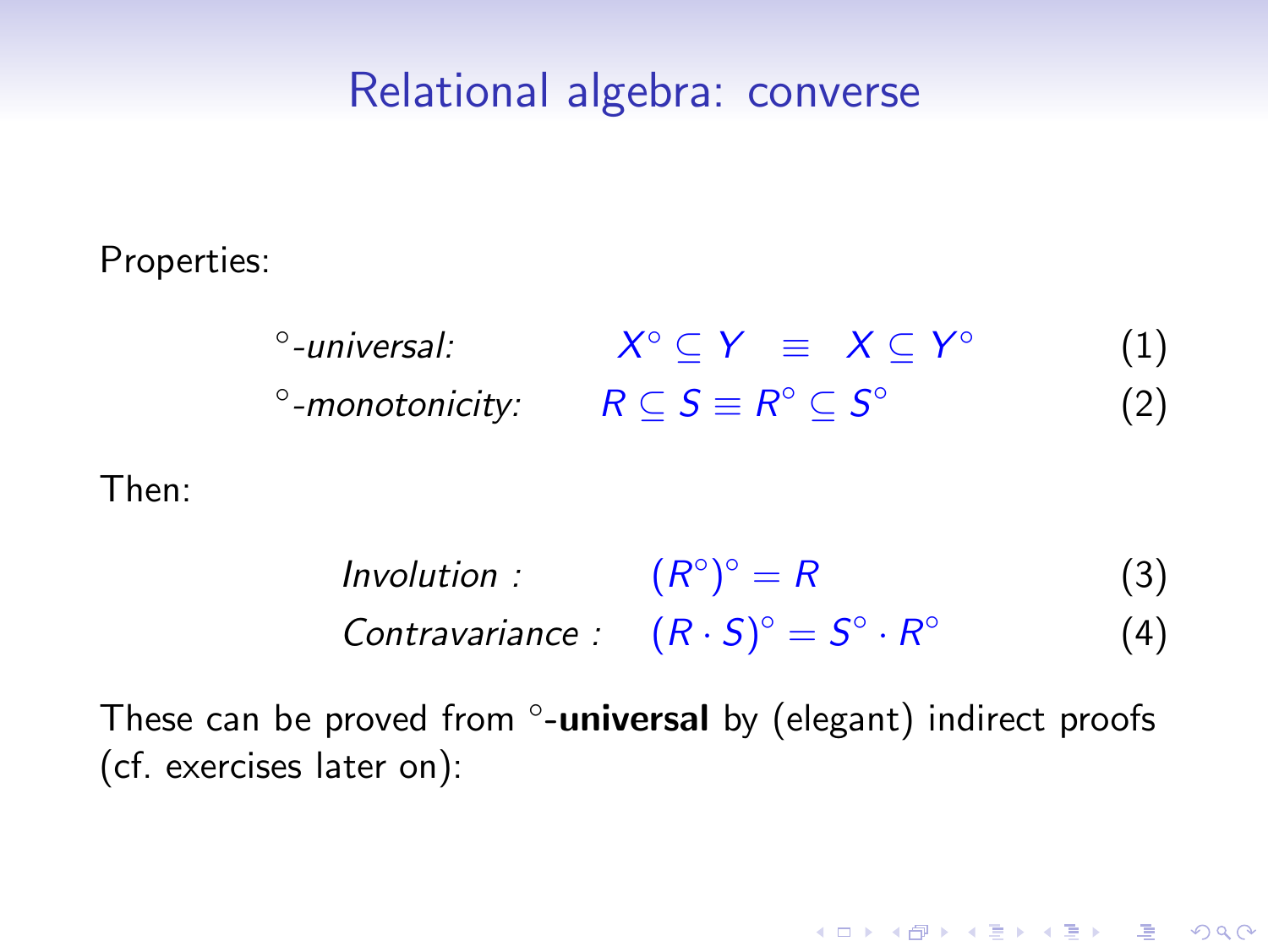## Relation algebra: meet and join

Properties:

 $\cap$ -universal:  $X \subseteq (R \cap S) \equiv (X \subseteq R) \wedge (X \subseteq S)$  (5) ∪-universal:  $R \cup S \subseteq X \equiv (R \subseteq X) \wedge (S \subseteq X)$  (6)

Then

• Converse distributes over ∩:

$$
(R \cap S)^{\circ} = R^{\circ} \cap S^{\circ} \tag{7}
$$

• Converse distributes over ∪:

 $(R\cup S)^{\circ}=R^{\circ}\cup S^{\circ}$ (8)

K ロ X K @ X K 할 X K 할 X ( 할 X ) 이익( V

(sample calculational proof follows)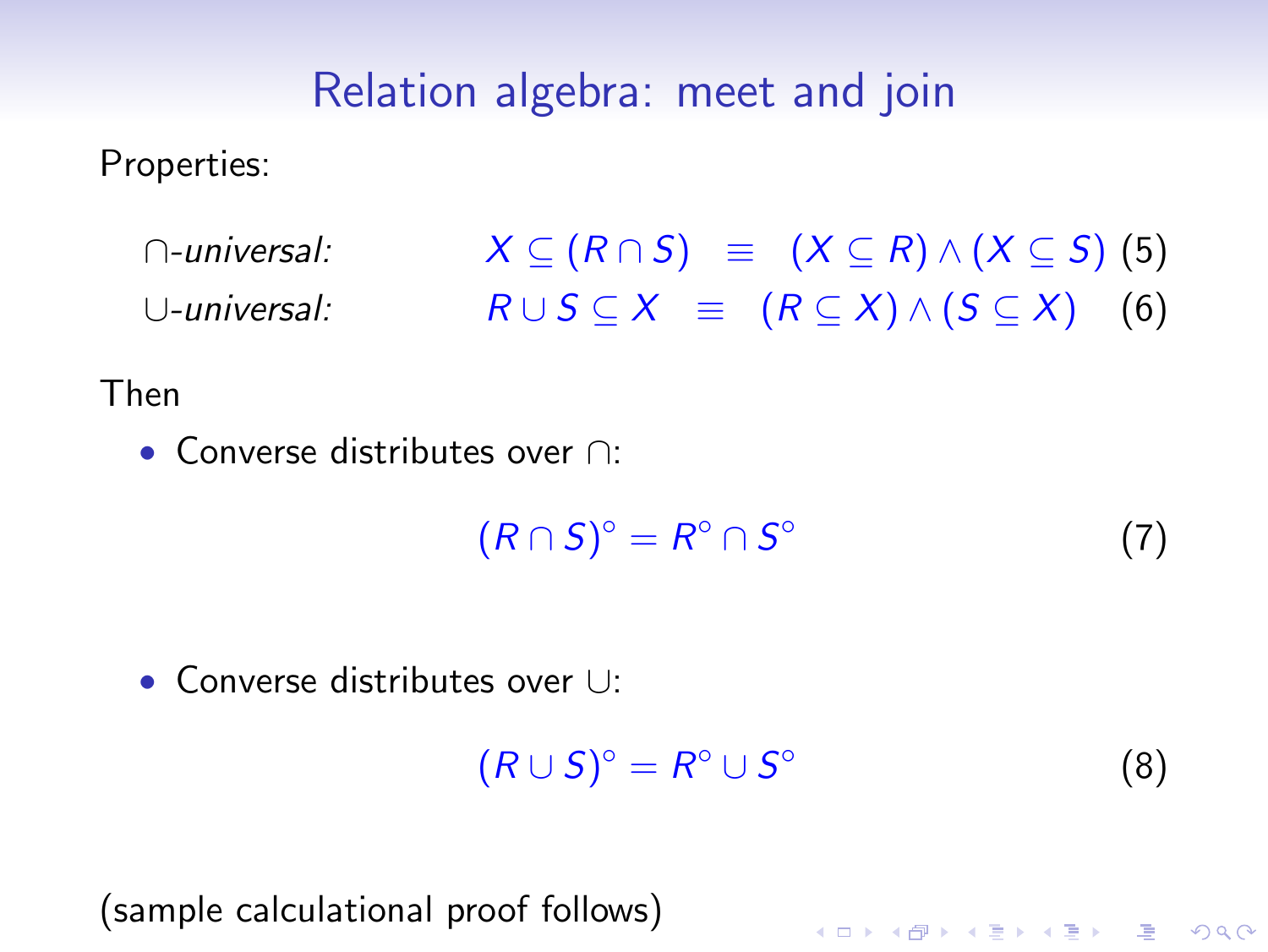## Relation algebra: proofs by calculation

**Exercise 1:** Complete the following calculation by indirect equality:

|          | $X \subseteq R^{\circ} \cap S^{\circ}$                   |
|----------|----------------------------------------------------------|
| ≡        | $\{ \dots \}$                                            |
|          | $(X \subseteq R^{\circ}) \wedge (X \subseteq S^{\circ})$ |
| $\equiv$ | $\{ \dots \}$                                            |
|          | $(X^{\circ} \subseteq R) \wedge (X^{\circ} \subseteq S)$ |
| 三        | $\{ \dots \}$                                            |
|          | $X^{\circ} \subseteq R \cap S$                           |
| $\equiv$ | $\{ \dots \}$                                            |
|          | $X \subseteq (R \cap S)^\circ$                           |
| ∷        | $\{$ indirection $\}$                                    |
|          | $R^{\circ} \cap S^{\circ} = (R \cap S)^{\circ}$          |
|          | K ㅁ ▶ K @ ▶ K 할 ▶ K 할 ▶ ( 할 ) X 9 Q @                    |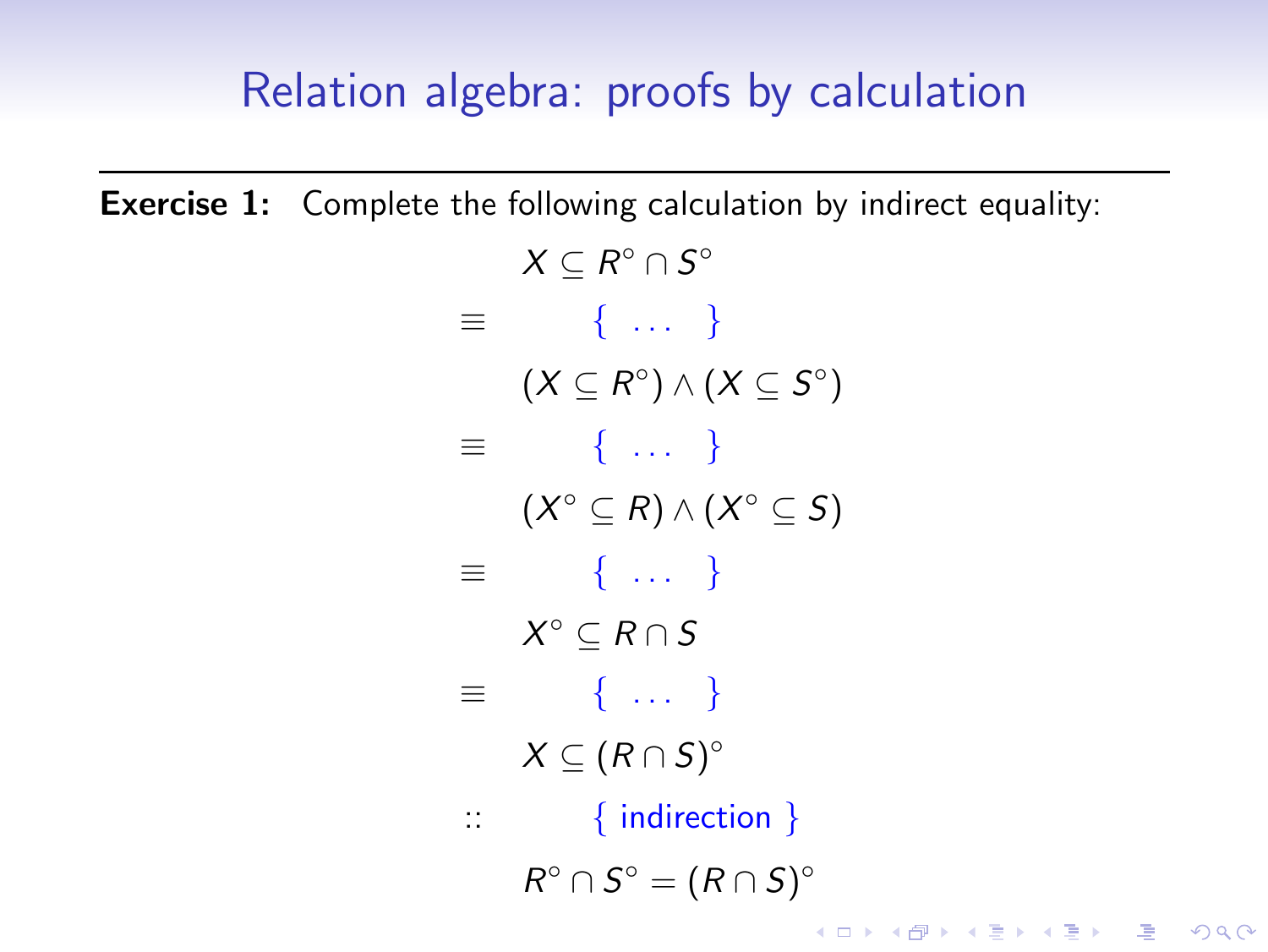### Relational calculus: functions

#### Shunting rules:

 $f \cdot R \subseteq S \equiv R \subseteq f^{\circ}$  $(9)$  $R \cdot f^{\circ} \subseteq S \equiv R \subseteq S \cdot f$  (10)

#### Equality:

<span id="page-6-0"></span>
$$
f \subseteq g \equiv f = g \equiv f \supseteq g \tag{11}
$$

K ロ ▶ K @ ▶ K 할 ▶ K 할 ▶ 그럴 → 이익(여

#### "Cyclic inclusion" calculation of the equality rule [\(11\)](#page-6-0) follows.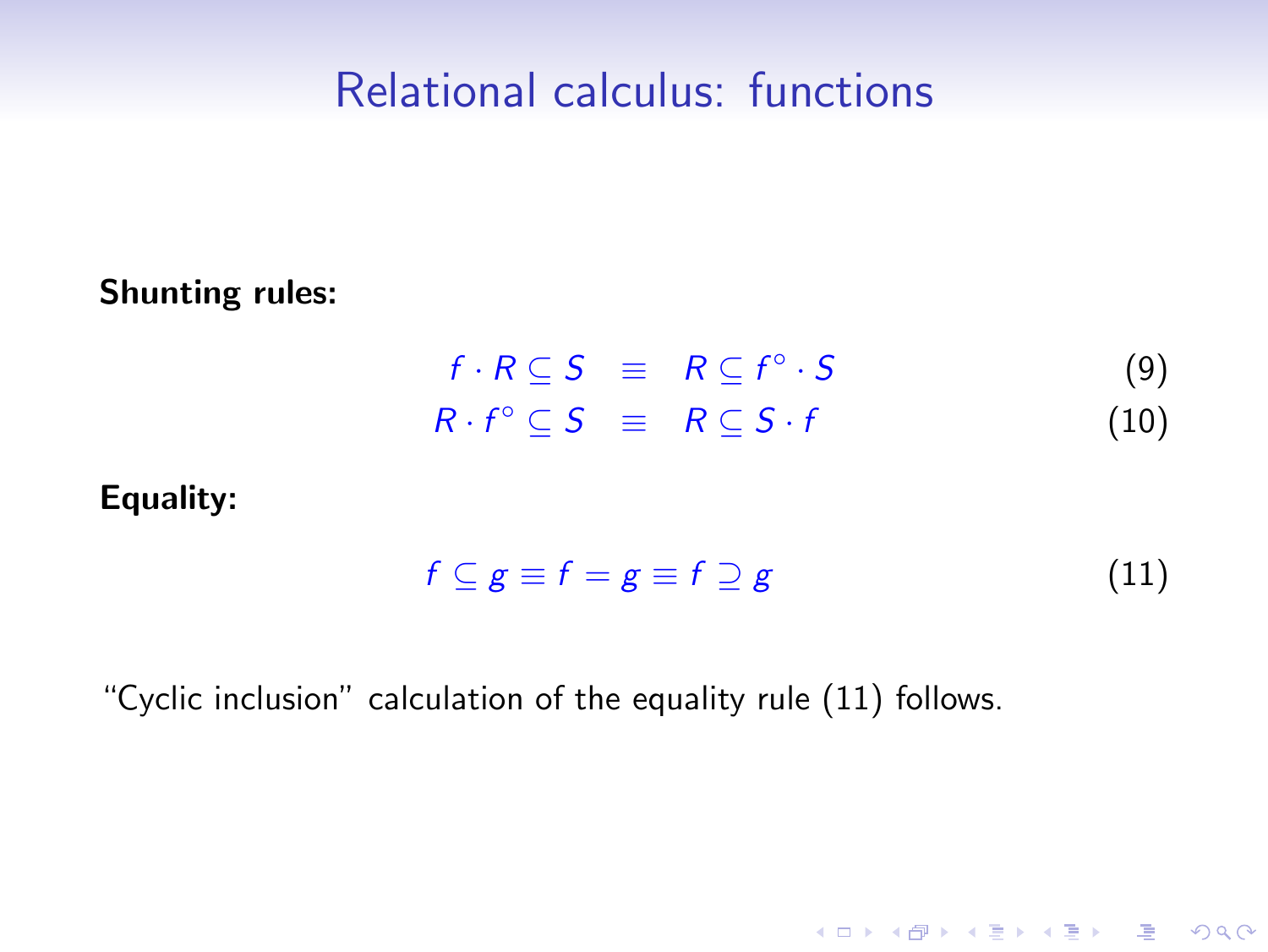## Proof of functional equality

$$
f \subseteq g
$$
\n
$$
\equiv \{ \text{identity } \}
$$
\n
$$
f \cdot id \subseteq g
$$
\n
$$
\equiv \{ \text{shunting on } f \}
$$
\n
$$
id \subseteq f^{\circ} \cdot g
$$
\n
$$
\equiv \{ \text{shunting on } g \}
$$
\n
$$
id \cdot g^{\circ} \subseteq f^{\circ}
$$
\n
$$
\equiv \{ \text{converses; identity } \}
$$
\n
$$
g \subseteq f
$$

K ロ ▶ K 레 ▶ K 코 ▶ K 코 ▶ 『코 │ ◆ 9 Q Q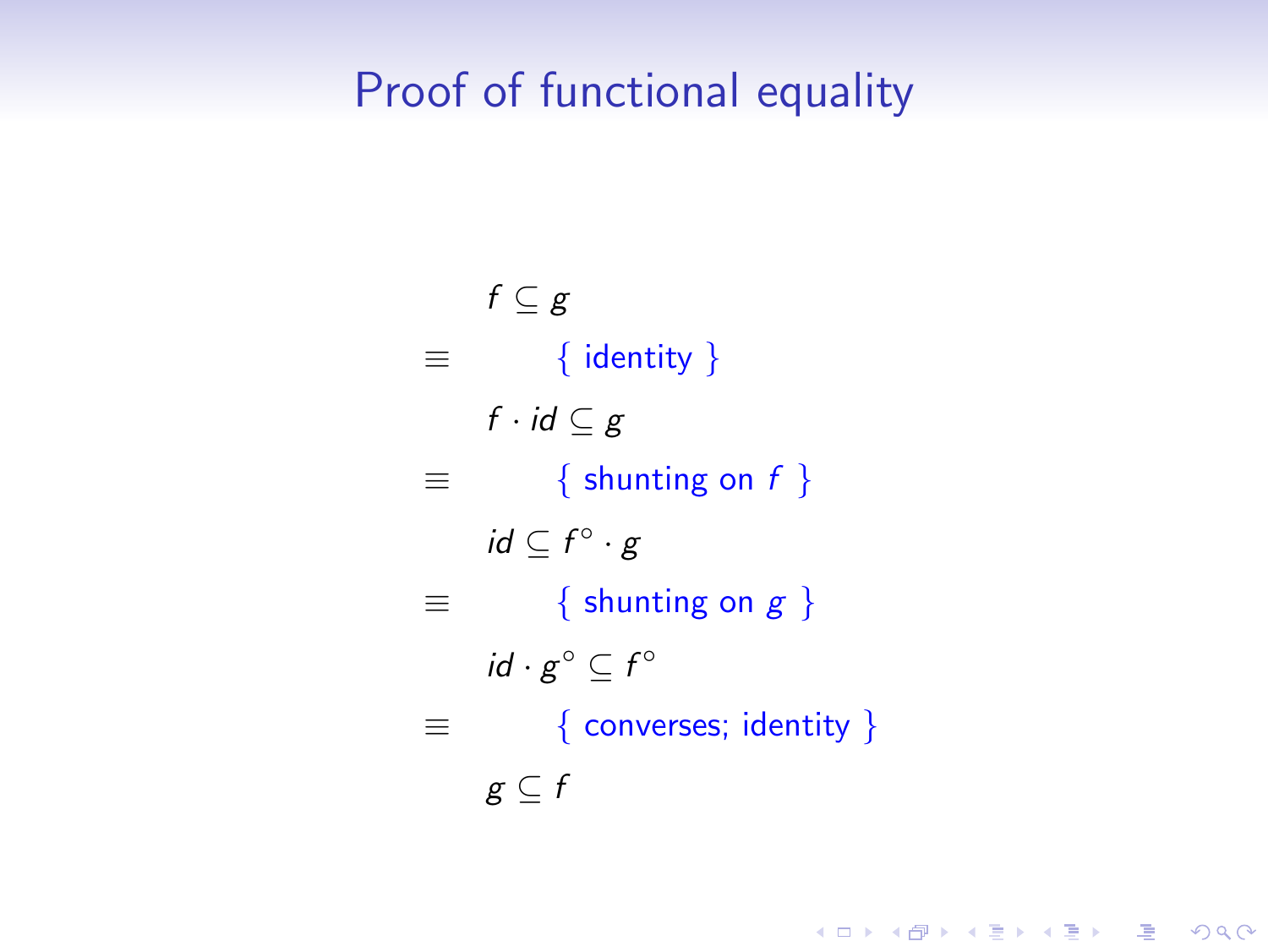#### Adding structure to the calculus

Note a recurrent pattern in several laws above:



as well as in



K ロ ▶ K @ ▶ K 할 > K 할 > N 할 → 9 Q Q\*

where  $(\overline{d})$  denotes integral division (in  $\mathbb{N}_0$ ).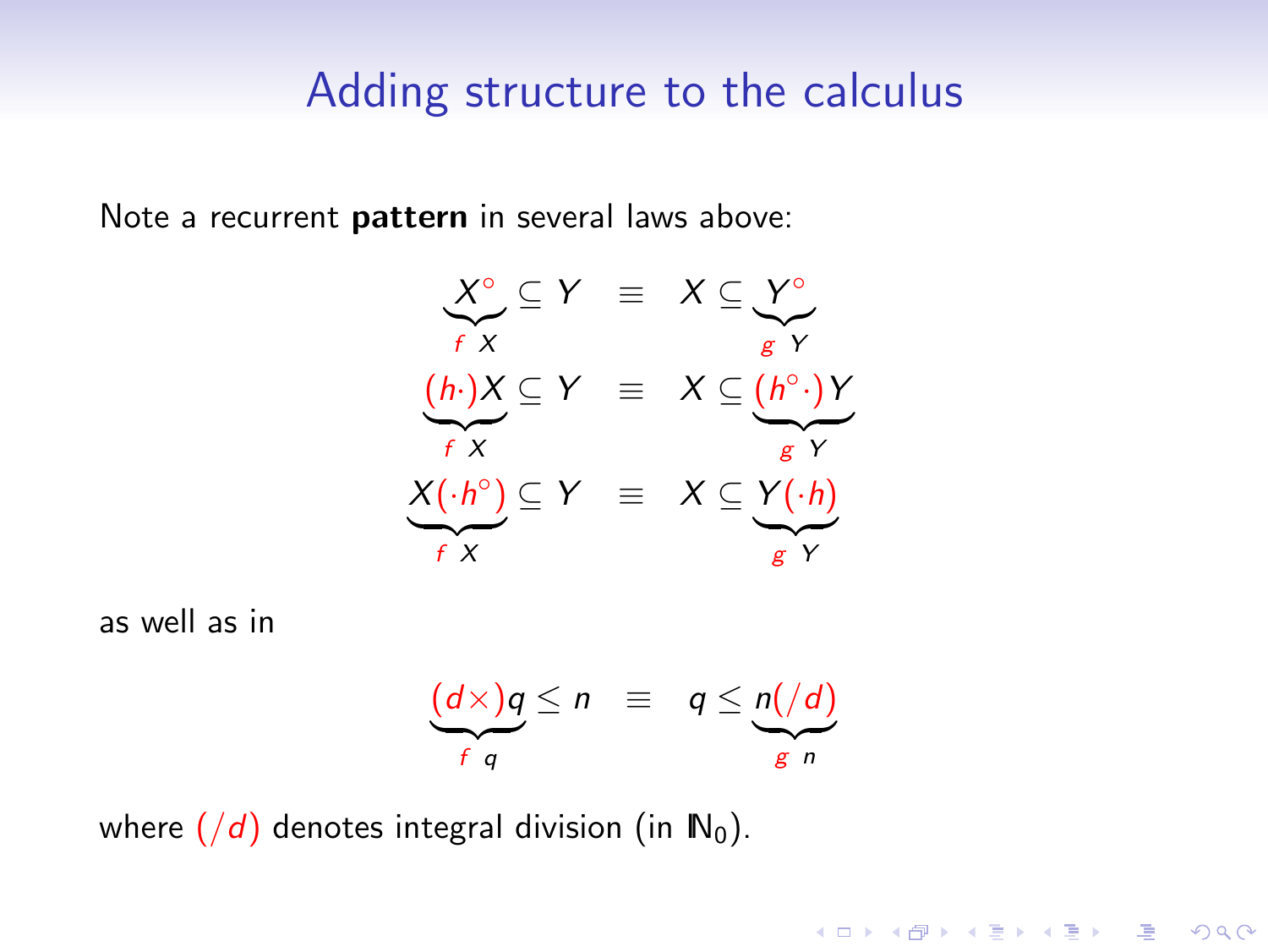## Back to the primary school desk

The integral division algorithm

$$
\begin{array}{c|cc}\n7 & 2 & 2 \times 3 + 1 = 7, \text{ "ie."} & 3 = 7/2\n\end{array}
$$

However

7 2 3 2 2 × 2 + 3 = 7 ∧ 2 6= 7/2 7 2 5 1 2 × 1 + 5 = 7 ∧ 1 6= 7/2

In fact:

$$
\begin{array}{c|c}\nn & d \\
r & q = n/d \equiv d \times q + r = n\n\end{array}
$$

provided *q* is the largest such q (r smallest)

K ロ ▶ K @ ▶ K 할 > K 할 > N 할 → 9 Q Q\*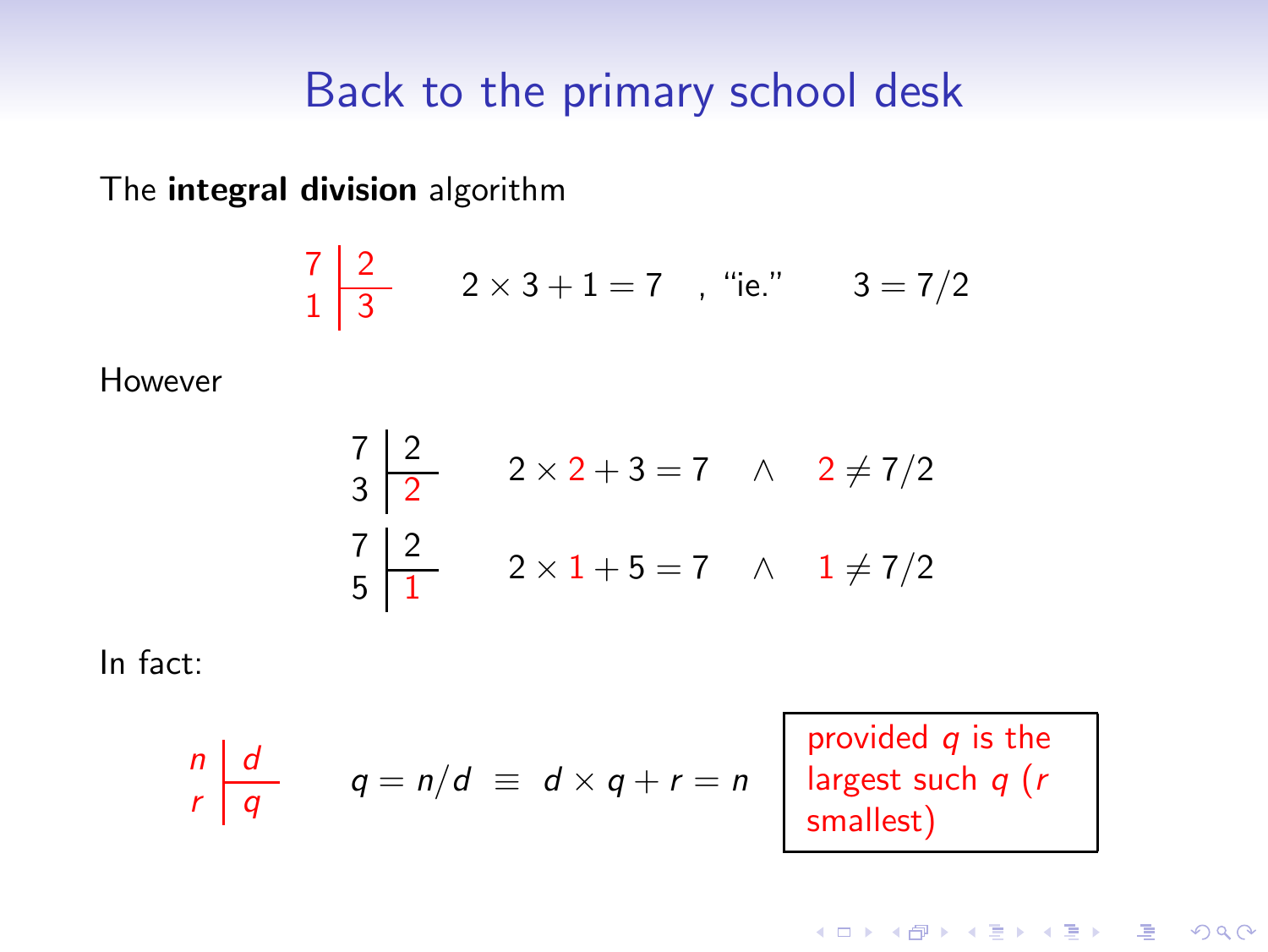## Back to the primary school desk

So:

• Quotient is a supremum:

$$
n/d = \langle \bigvee q :: \langle \exists r :: d \times q + r = n \rangle \rangle
$$
  
=  $\langle \bigvee q :: d \times q \le n \rangle$ 

- Maths teachers tell: it takes a while before children master the " $\vee$ semantics "!
- What about you? Can you easily reason about  $n/d$  in this format?
- Challenge: Try and prove  $\left(\frac{n}{m}\right)/d = \frac{n}{d \times m}$ .

Proposed alternative: al-djabr rule

<span id="page-10-0"></span>"universal" q × d ≤ n ≡ q ≤ n/d property of (12)integral division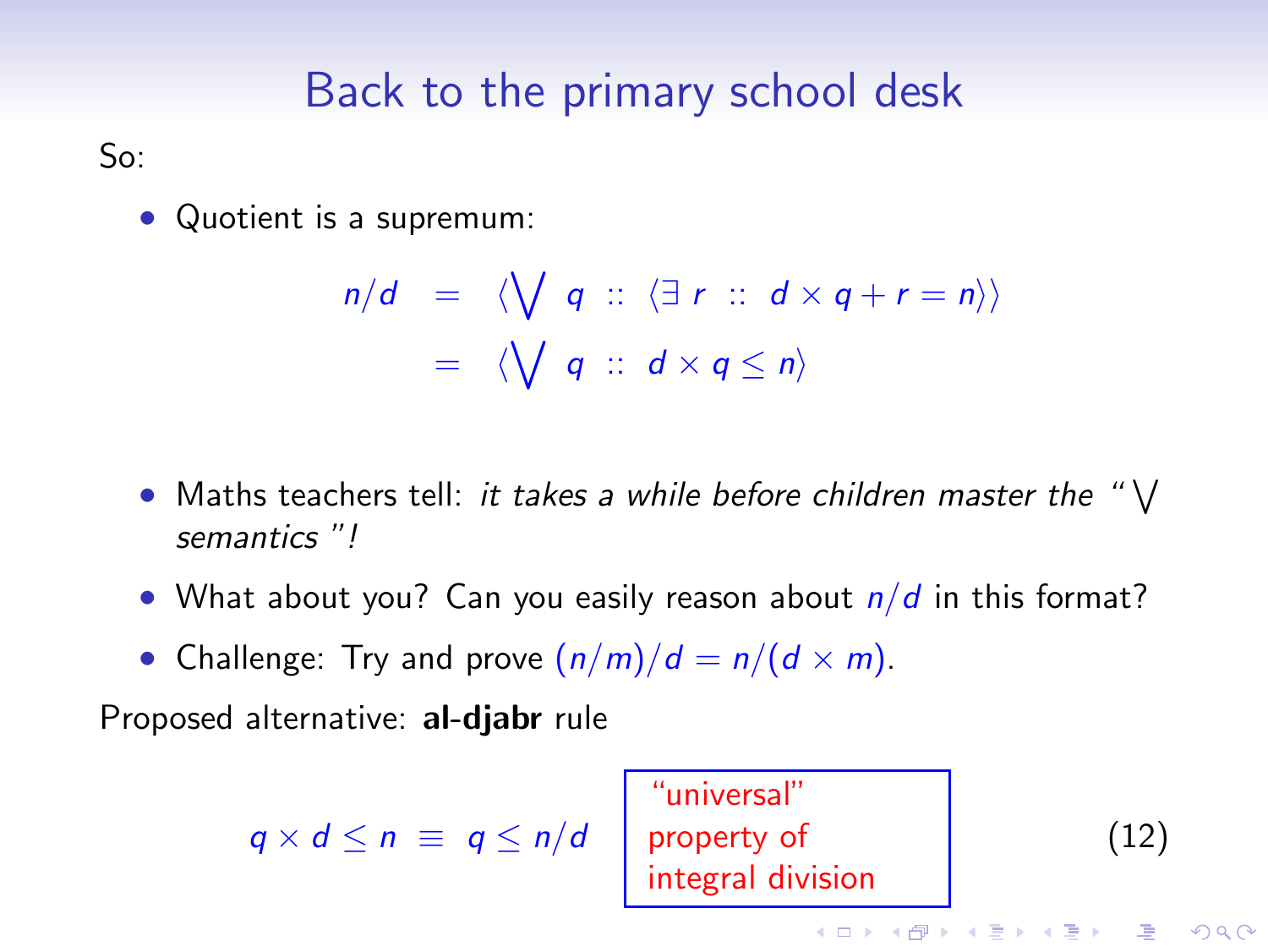#### "Al-djabr" calculation instead

 $q \leq (n/m)/d$  $\equiv$  { "al-djabr" [\(12\)](#page-10-0) }  $q \times d \leq n/m$  $\equiv$  { "al-djabr" [\(12\)](#page-10-0) }  $(q \times d) \times m \leq n$  $\equiv$  {  $\times$  is associative }  $q \times (d \times m) \leq n$  $\equiv$  { "al-djabr" [\(12\)](#page-10-0) }  $q \leq n/(d \times m)$ :: { indirection }  $(n/m)/d = n/(d \times m)$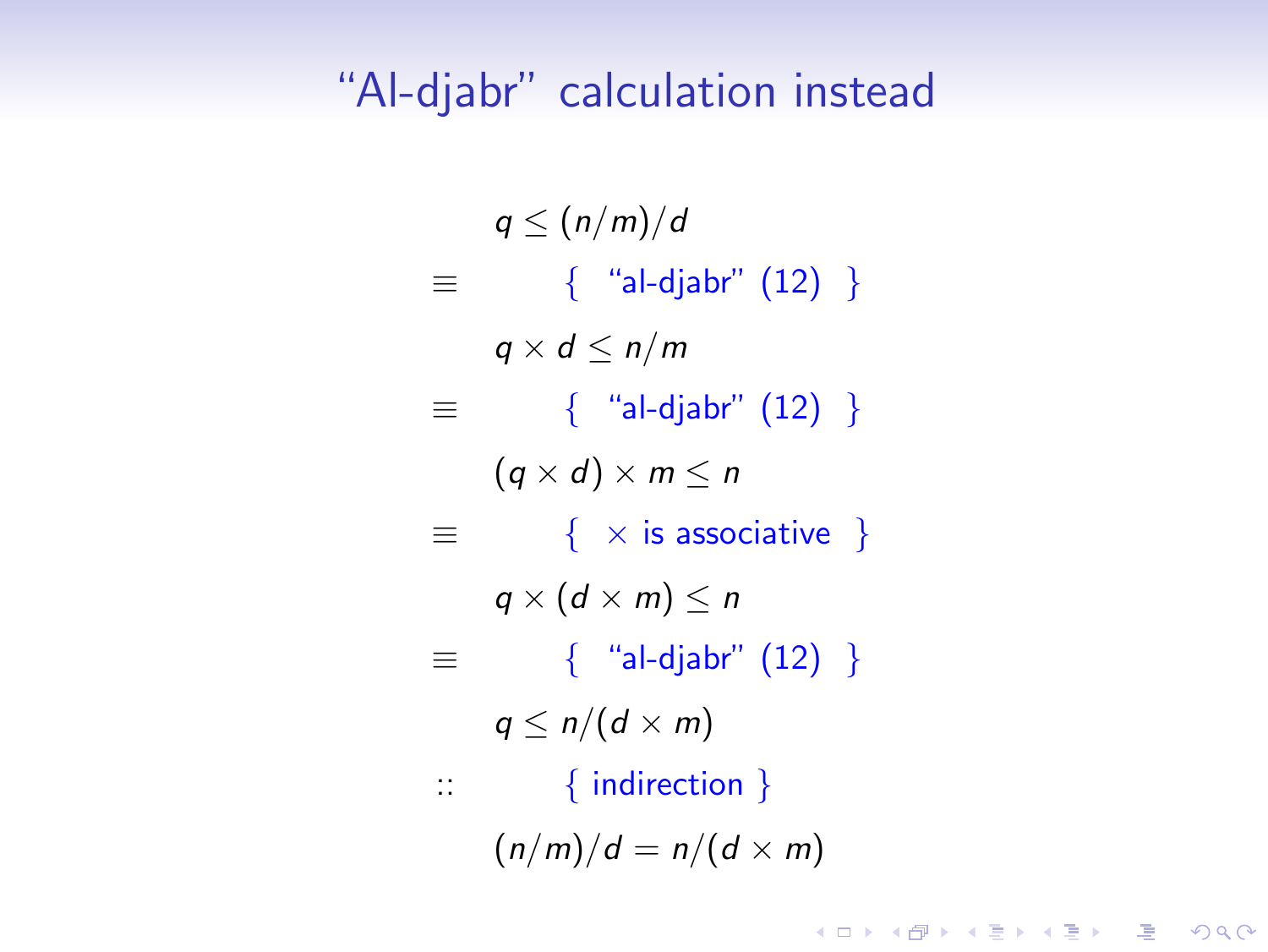## (Generic) indirect equality

Note the use of indirect equality rule

 $(q \le x \equiv q \le y) \equiv (x = y)$ 

in fact valid for  $\leq$  any partial order.

**Exercise 2:** Derive from [\(12\)](#page-10-0) the two cancellation laws

$$
q \leq (q \times d)/d \qquad (13)
$$

$$
(n/d) \times d \leq n \tag{14}
$$

and reflexion law:

 $\Box$ 

$$
n/d \geq 1 \equiv d \leq n \tag{15}
$$

**ADD 4 REPAIR AND A COA**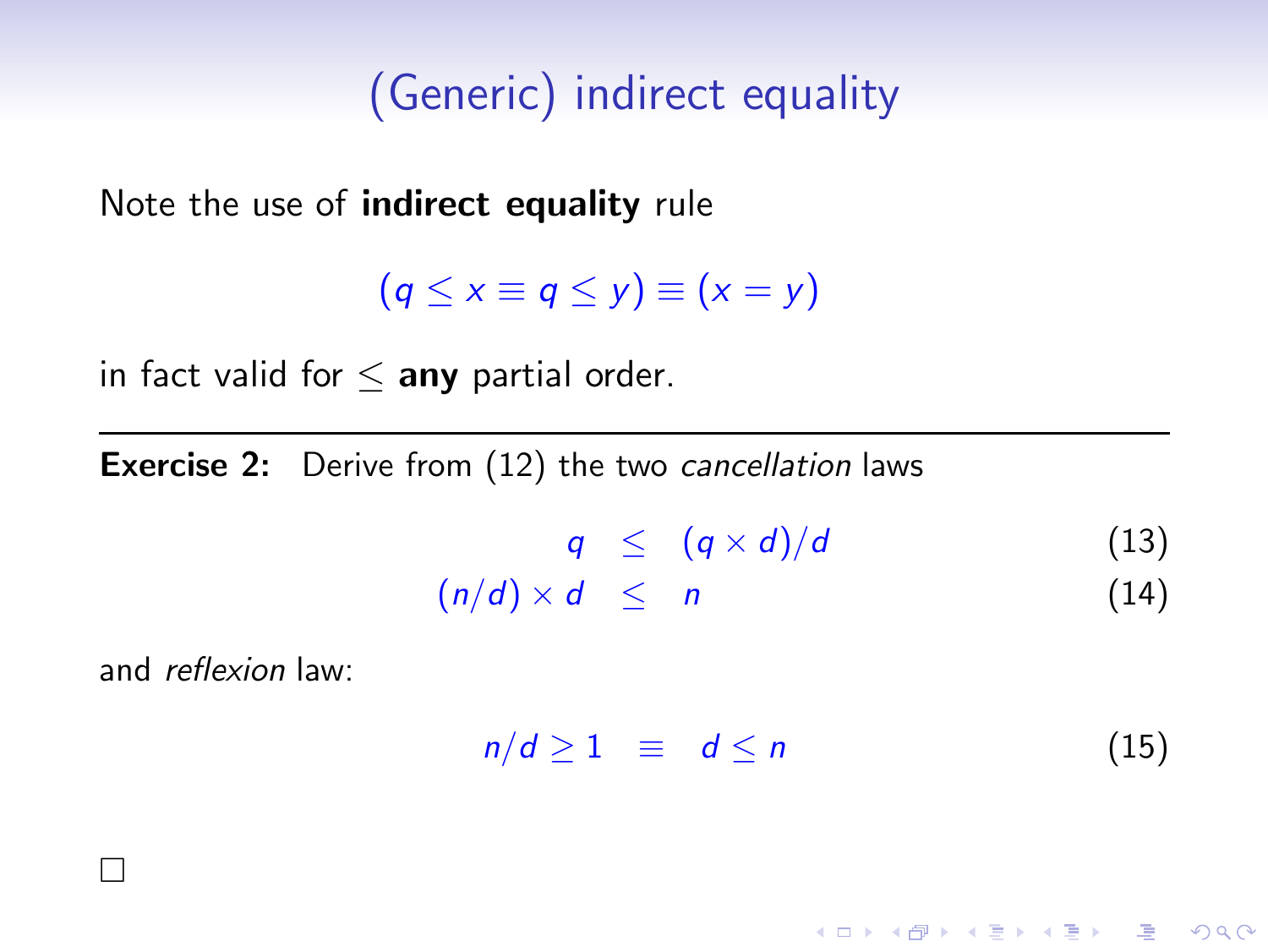### Galois connections

 $n/d$  is an example of operation involved in a Galois connection:

$$
\underbrace{q \times d}_{f \ q} \leq n \ \equiv \ q \leq \underbrace{n/d}_{g \ n}
$$

In general, for **preorders**  $(A, \leq)$  and  $(B, \sqsubseteq)$  and



K ロ X K @ X K 할 X K 할 X ( 할 X ) 이익( V

 $(f, g)$  are *Galois connected* iff...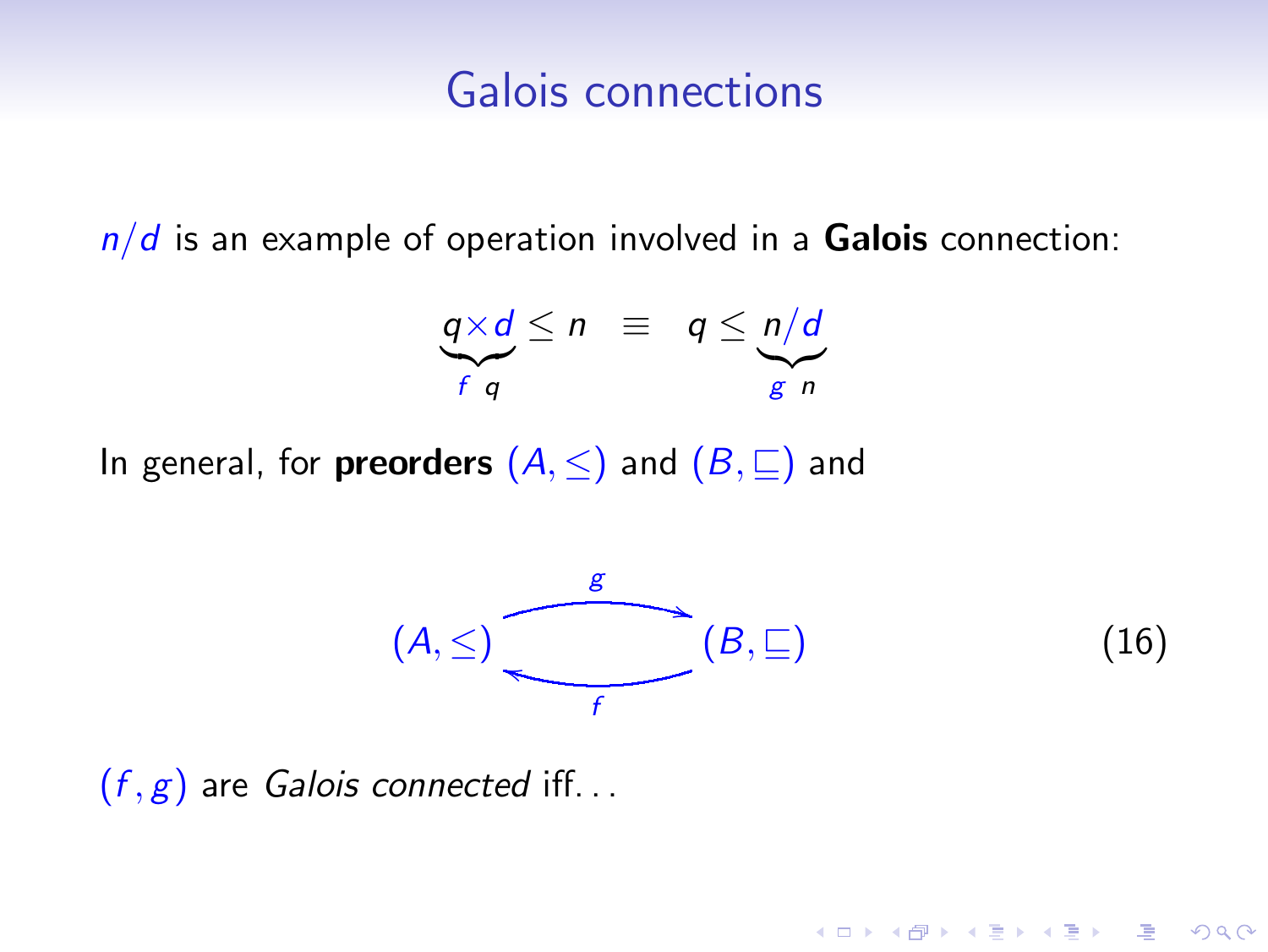## Galois adjoints



that is

$$
f^{\circ} \cdot \leq = \sqsubseteq g
$$

Remarks:

- Galois (connected) adjoints enjoy a number of interesting generic properties
- Very elegant calculational way of performing equational reasoning (including *logical* deduction)

**YO A REAR OF YOUR**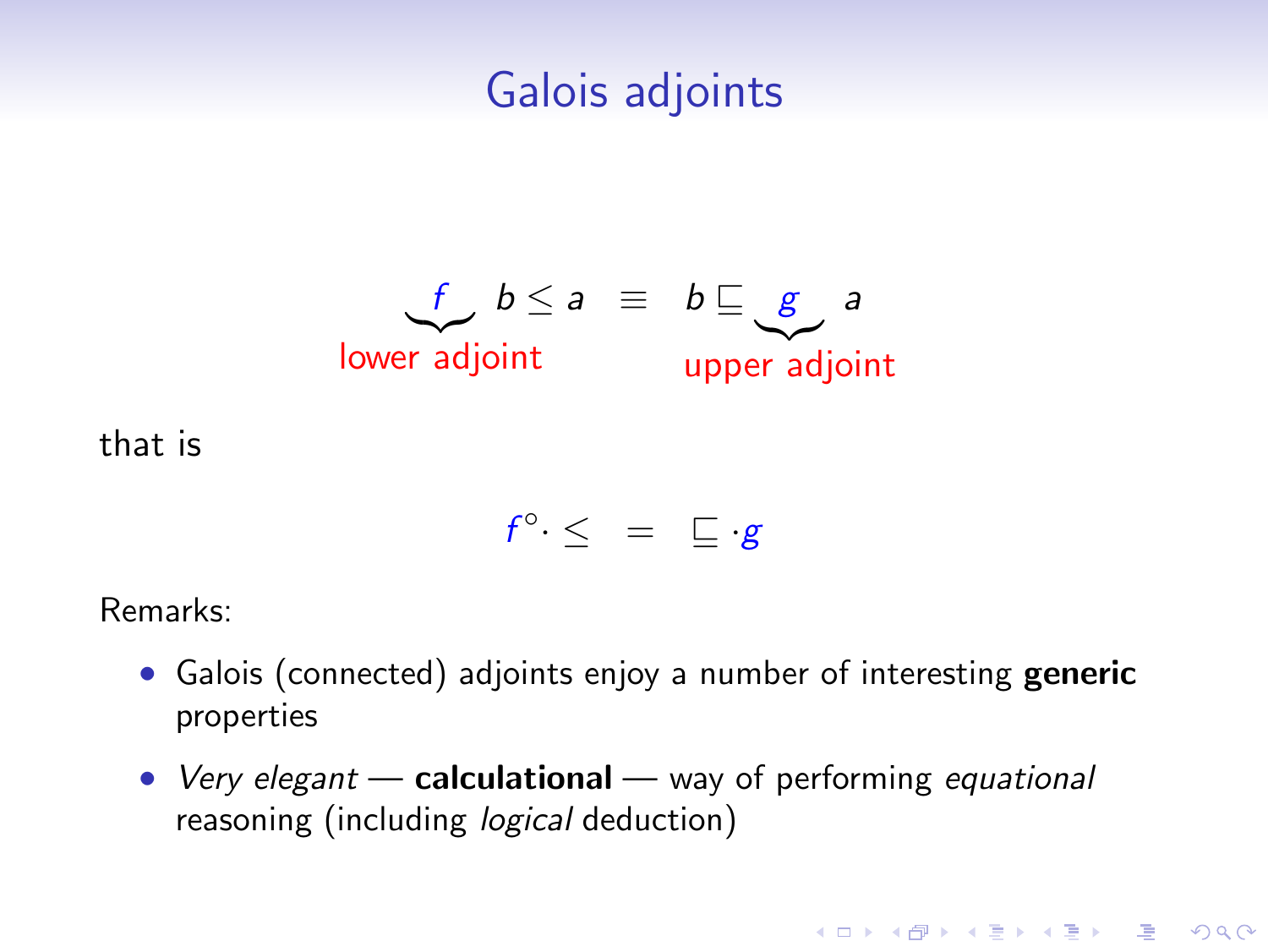#### Basic properties

Cancellation:

$$
(f \cdot g)a \le a
$$
 and  $b \sqsubseteq (g \cdot f)b$ 

Distribution (in case of lattice structures):

$$
f(a \sqcup a') = (f a) \vee (f a')g(b \wedge b') = (g b) \sqcap (g b')
$$

K ロ ▶ K @ ▶ K 할 > K 할 > N 할 → 9 Q Q\*

Conversely,

- If f distributes over  $\sqcup$  then it has an upper adjoint  $g(f^{\#})$
- If g distributes over  $\wedge$  then it has a lower adjoint  $f(g^{\flat})$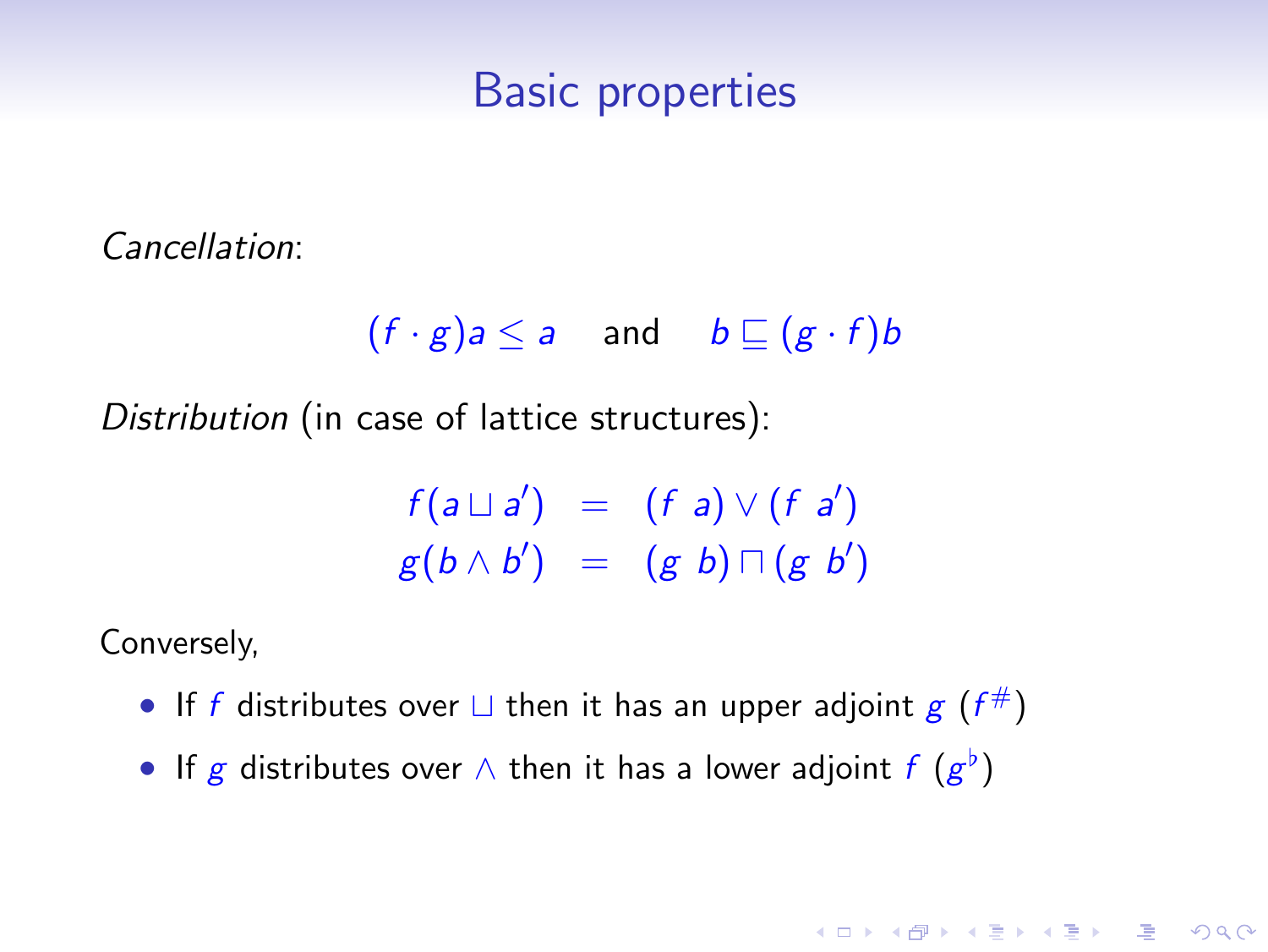## Other properties

If  $(f, g)$  are Galois connected,

- f  $(g)$  uniquely determines  $g(f)$  thus the  $\frac{1}{f}$ ,  $\frac{1}{f}$  notations
- $f$  and  $g$  are monotonic
- $(g, f)$  are also Galois connected just reverse the orderings

**ADD 4 REPAIR AND A COA** 

•  $f = f \cdot g \cdot f$  and  $g = g \cdot f \cdot g$ 

etc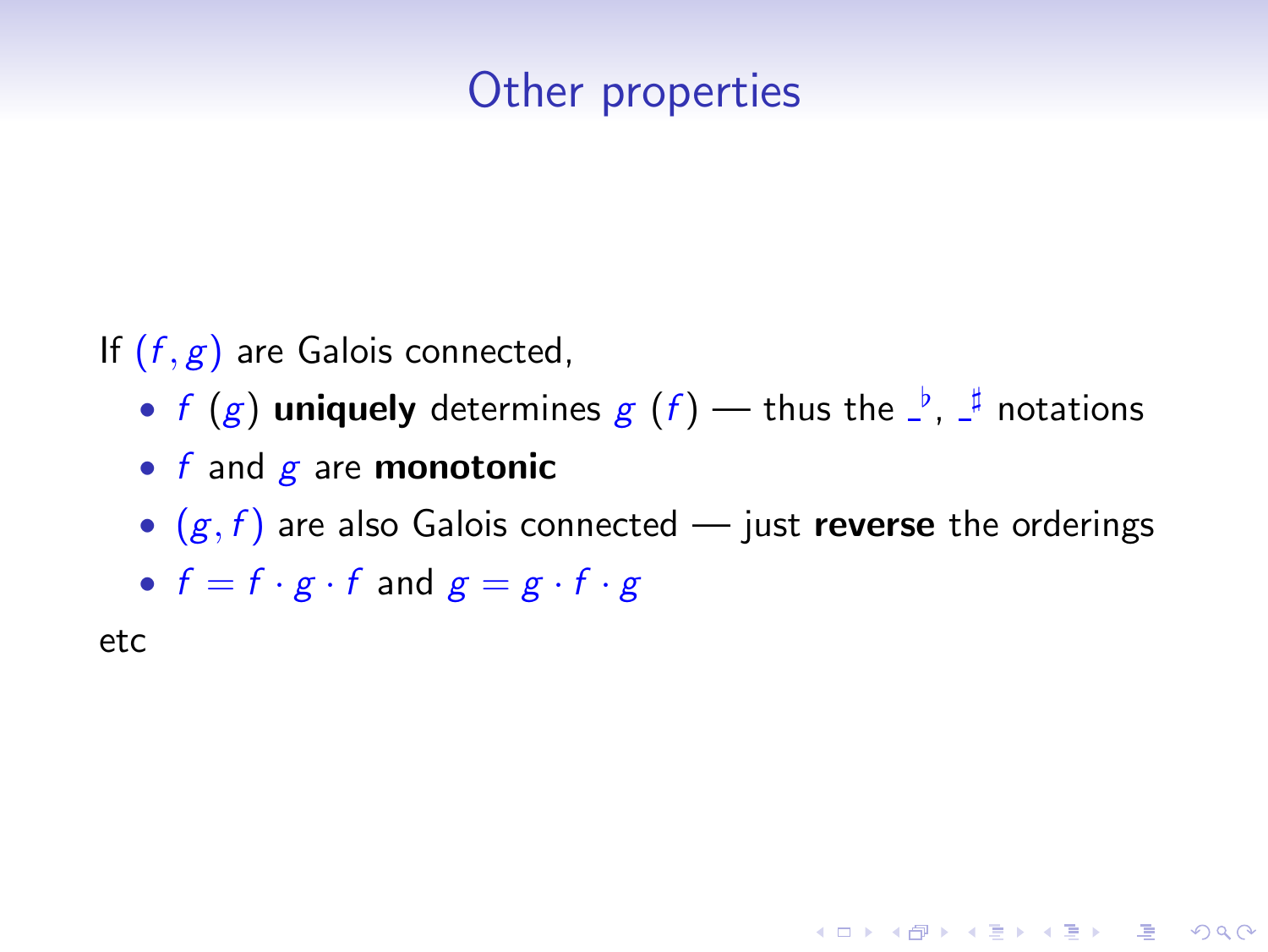## Summary

| $(f b) \leq a \equiv b \sqsubseteq (g a)$ |                                                |                                                                               |  |
|-------------------------------------------|------------------------------------------------|-------------------------------------------------------------------------------|--|
| <b>Description</b>                        | $f = g^p$                                      | $g = f^{\mu}$                                                                 |  |
| Definition                                | f $b = \Lambda\{a : b \sqsubseteq g\}$         | $g a =   \{b : f b \leq a\}$                                                  |  |
| Cancellation                              | $f(g \; a) \leq a$                             | $b \sqsubseteq g(f \; b)$                                                     |  |
| Distribution                              | $f(b \sqcup b') = (f \; b) \vee (f \; b')$     | $g(a' \sqcap a) = (g \ a') \sqcap (g \ a)$                                    |  |
| Monotonicity                              | $b \sqsubset b' \Rightarrow f \ b \leq f \ b'$ | $\overline{a} \leq a' \Rightarrow g \overline{a} \sqsubseteq g \overline{a'}$ |  |

In the sequel we will re-interpret the relational operators we've seen so far as Galois adjoints.

K ロ ▶ K @ ▶ K 할 ▶ K 할 ▶ | 할 | X 9 Q @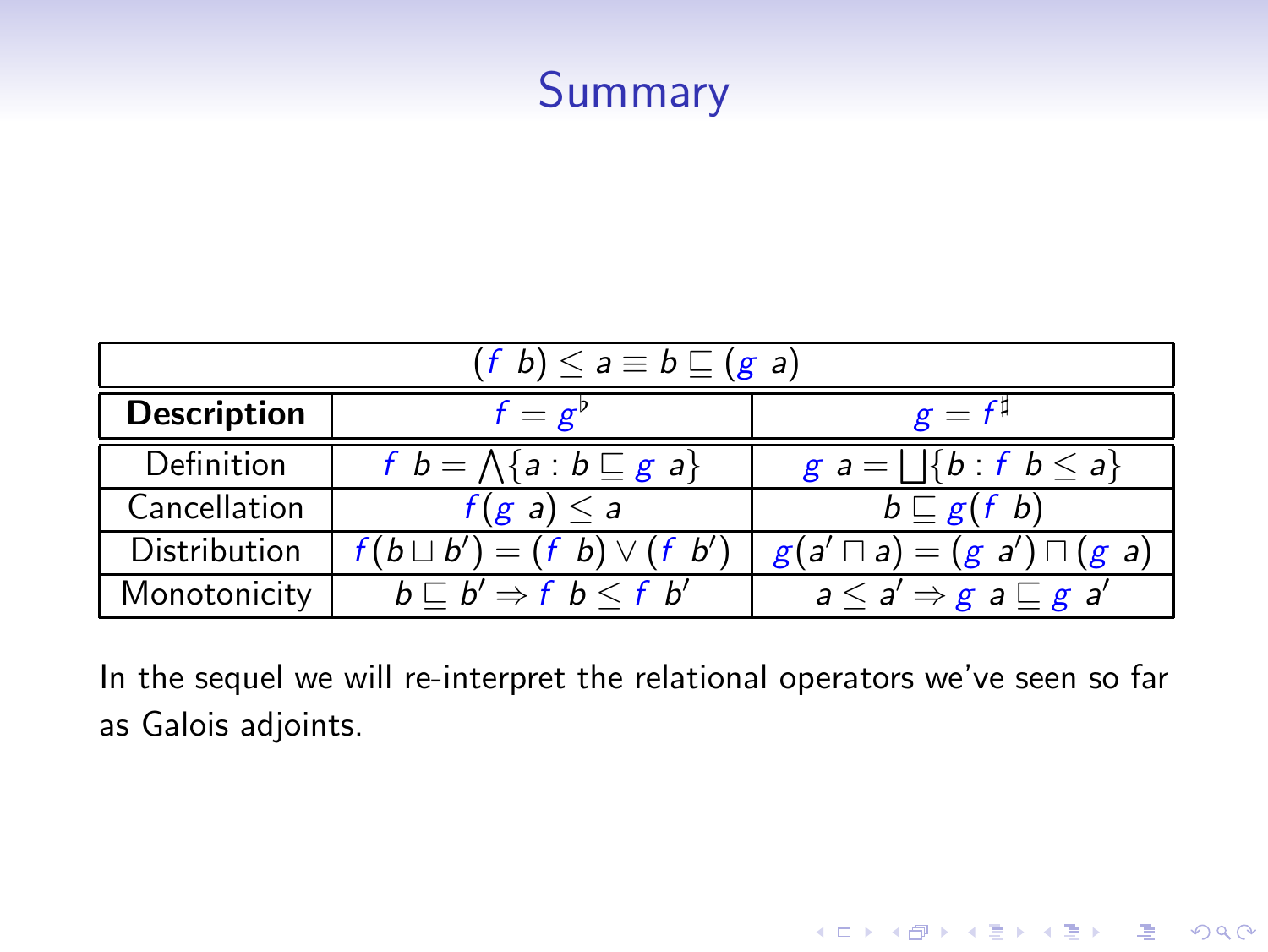

| $\subset Y \equiv X \subset (\mathfrak{g})$ |  |  |                          |
|---------------------------------------------|--|--|--------------------------|
| <b>Description</b>                          |  |  | lbs.                     |
| converse                                    |  |  | $bK^{\circ}a \equiv aRb$ |

Thus:

**Cancellation**  $^{\circ})^{\circ} = R$ Monotonicity  $R \subseteq S \equiv R^{\circ} \subseteq S^{\circ}$ Distributions  $\circ = R^{\circ} \cap S^{\circ}, (R \cup S)^{\circ} = R^{\circ} \cup S^{\circ}$ 

K ロ ▶ K @ ▶ K 할 ▶ K 할 ▶ 그럴 → 이익(여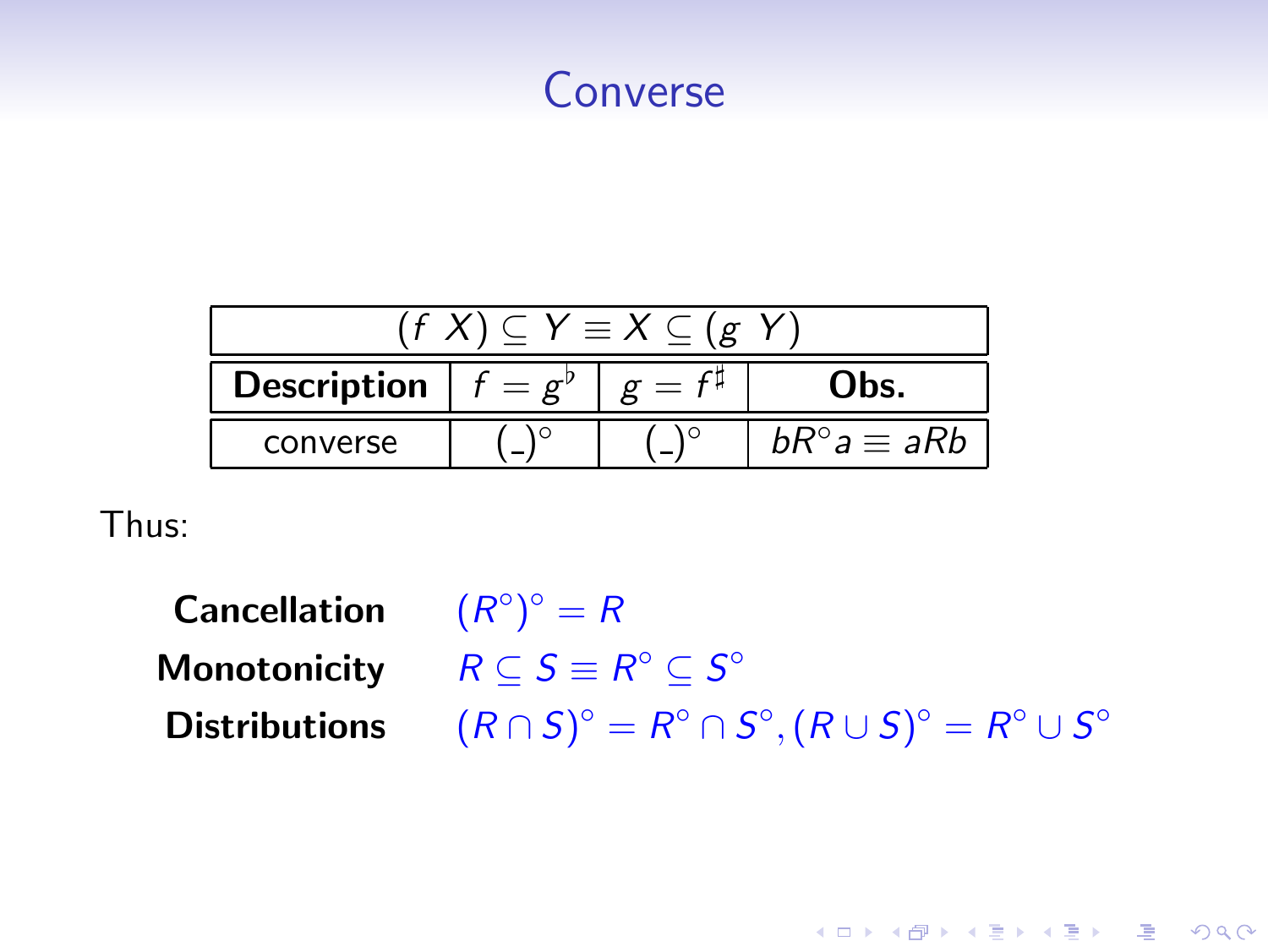## Functions

| $\overline{(f\ X)}\subseteq Y\equiv X\subseteq (g\ Y)$ |                 |               |                       |
|--------------------------------------------------------|-----------------|---------------|-----------------------|
| <b>Description</b>                                     | $f = \varrho^p$ | $g = f^{\mu}$ | Obs.                  |
| shunting rule                                          | $h \cdot$       | $h^{\circ}$ . | NB: $h$ is a function |
| "converse" shunting rule                               | $(A^{\circ})$   | $\cdot h$     | $NB: h$ is a function |

Consequences:

Functional equality:  $h \subseteq g \equiv h = k \equiv h \supseteq k$ Functional division:  $h^{\circ} \cdot R = h \setminus R$ 

K ロ ▶ K 레 ▶ K 코 ▶ K 코 ▶ 『코 │ ◆ 9 Q Q

**Question:** what does  $h \setminus R$  mean?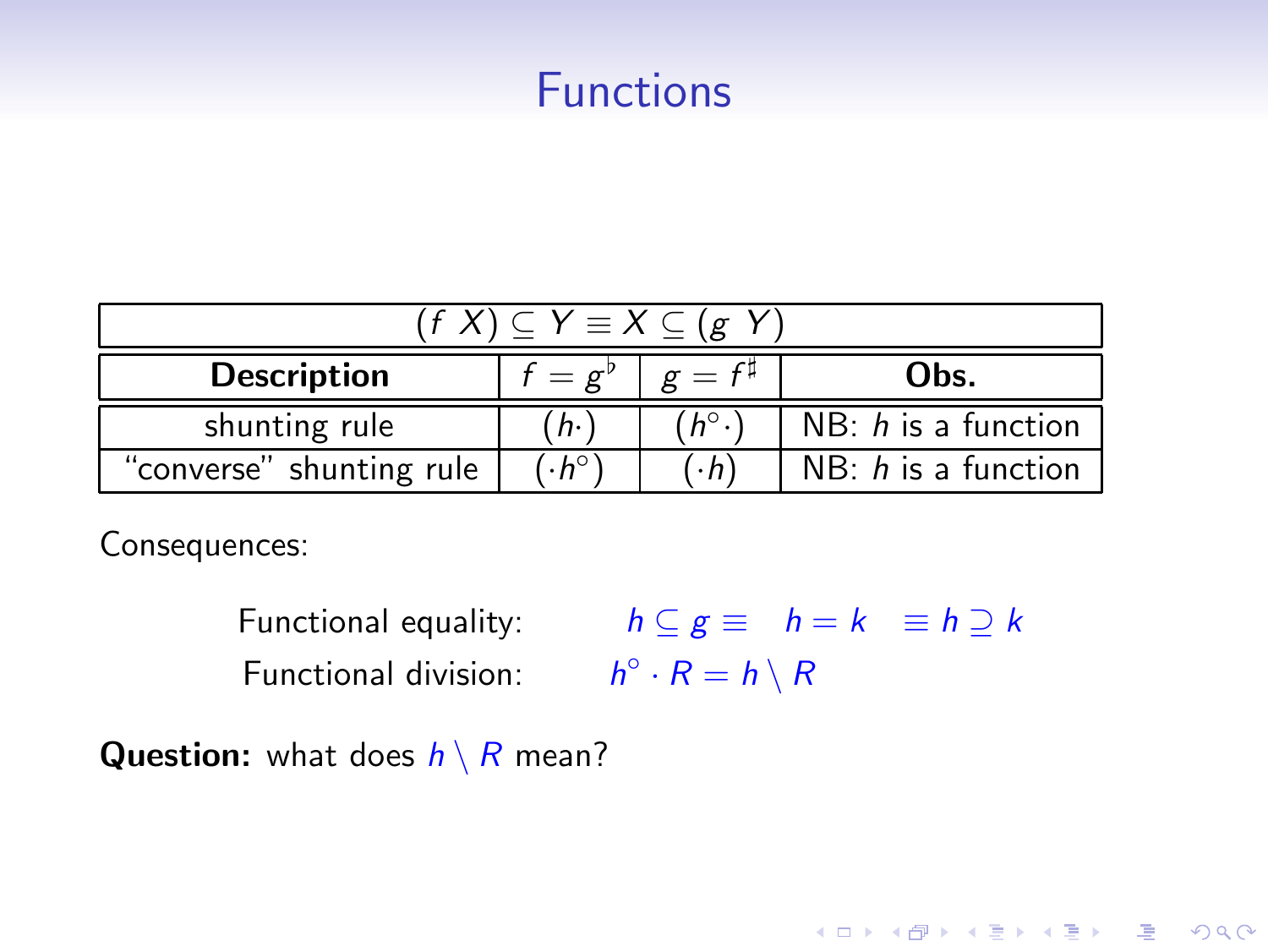## Relational division

| $(f X) \subset Y \equiv X \subset (g Y)$ |             |               |              |
|------------------------------------------|-------------|---------------|--------------|
| <b>Description</b>                       | $f = e^{v}$ | $g = f^{\mu}$ | Obs.         |
| left-division                            | (R.)        |               | left-factor  |
| right-division                           | R)          |               | right-factor |

that is,

$$
R \cdot X \subseteq Y \equiv X \subseteq R \setminus Y \tag{17}
$$
  

$$
X \cdot R \subseteq Y \equiv X \subseteq Y / R \tag{18}
$$

K ロ ▶ K 레 ▶ K 코 ▶ K 코 ▶ 『코 │ ◆ 9 Q Q ←

Immediate:  $(R \cdot)$  and  $(R)$  distribute over union:

 $R \cdot (S \cup T) = (R \cdot S) \cup (R \cdot T)$  $(S \cup T) \cdot R = (S \cdot R) \cup (T \cdot R)$ 

Some intuition about relational division operators follows.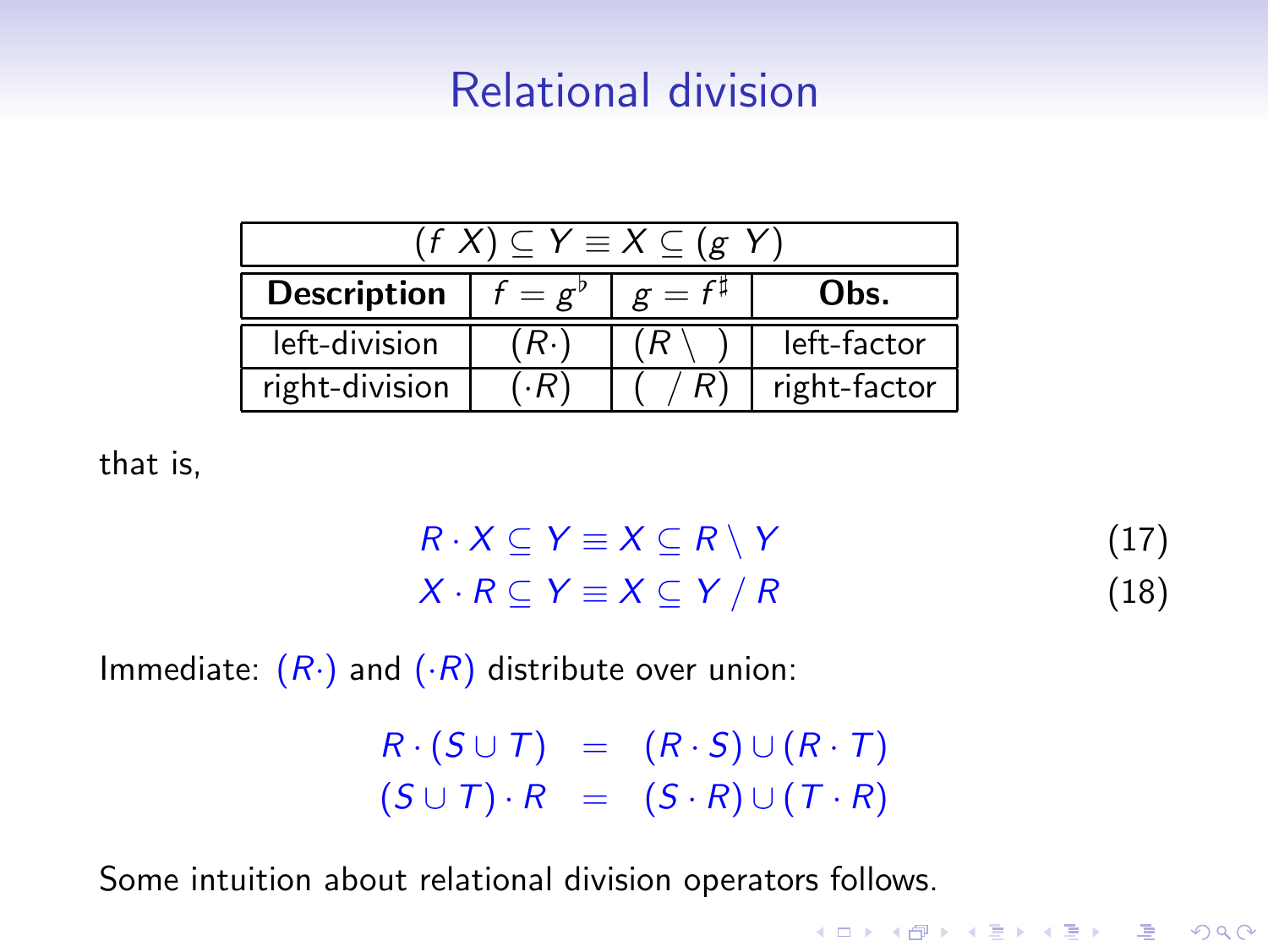## <span id="page-21-0"></span>Relational (left) division

Left division abstracts a (pointwise) universal quantification

$$
A \xleftarrow{R \setminus S} C \qquad a(R \setminus S)c \equiv \langle \forall b : b R a : b S c \rangle \tag{19}
$$
\n
$$
B \qquad B
$$

Example:

 $b R a$  = flight b carries passenger a  $b S c =$  flight b belongs to air-company c a  $(R \setminus S)$  c = passenger a is faithful to company c, that is,  $(s)$ he only flies company  $c$ .

**ADD 4 REPAIR AND A COA**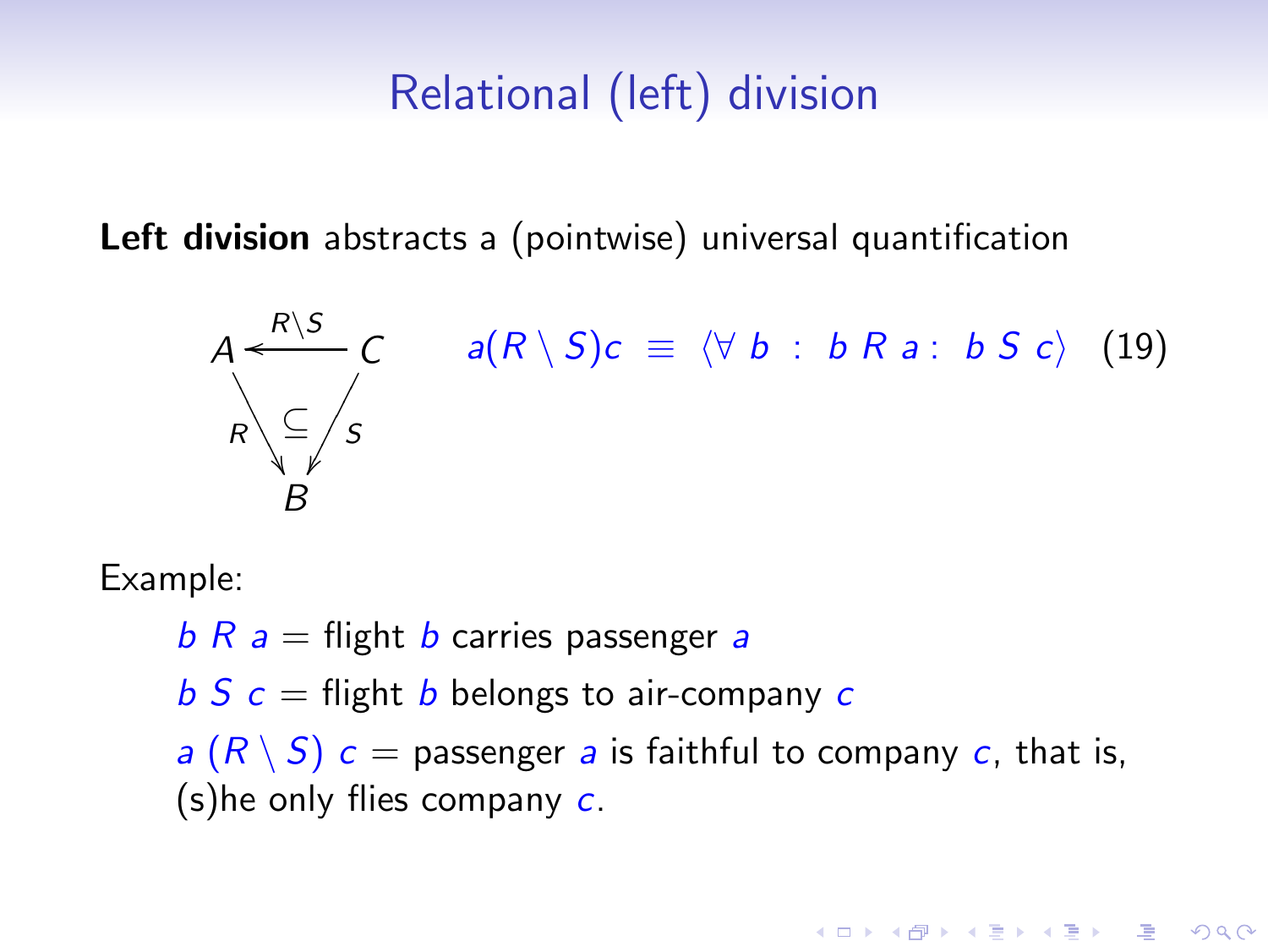## Relational (right) division

By taking converses we arrive at  $S \setminus R = (R^\circ \setminus S^\circ)^\circ$ :

 $X \subseteq S / R$  $\equiv$  { Galois connection  $((\cdot R), (\sqrt{R}))$  }  $X \cdot R \subset S$  $\equiv$  { converses }  $R^{\circ} \cdot X^{\circ} \subseteq S^{\circ}$  $\equiv$  { Galois connection  $((R\cdot), (R\setminus))$  }  $X^{\circ} \subseteq R^{\circ} \setminus S^{\circ}$  $\equiv$  { converses }  $X \subseteq (R^{\circ} \setminus S^{\circ})^{\circ}$ :: { indirection }  $S/R = (R^{\circ} \setminus S^{\circ})^{\circ}$ 

**YO A REAR OF YOUR**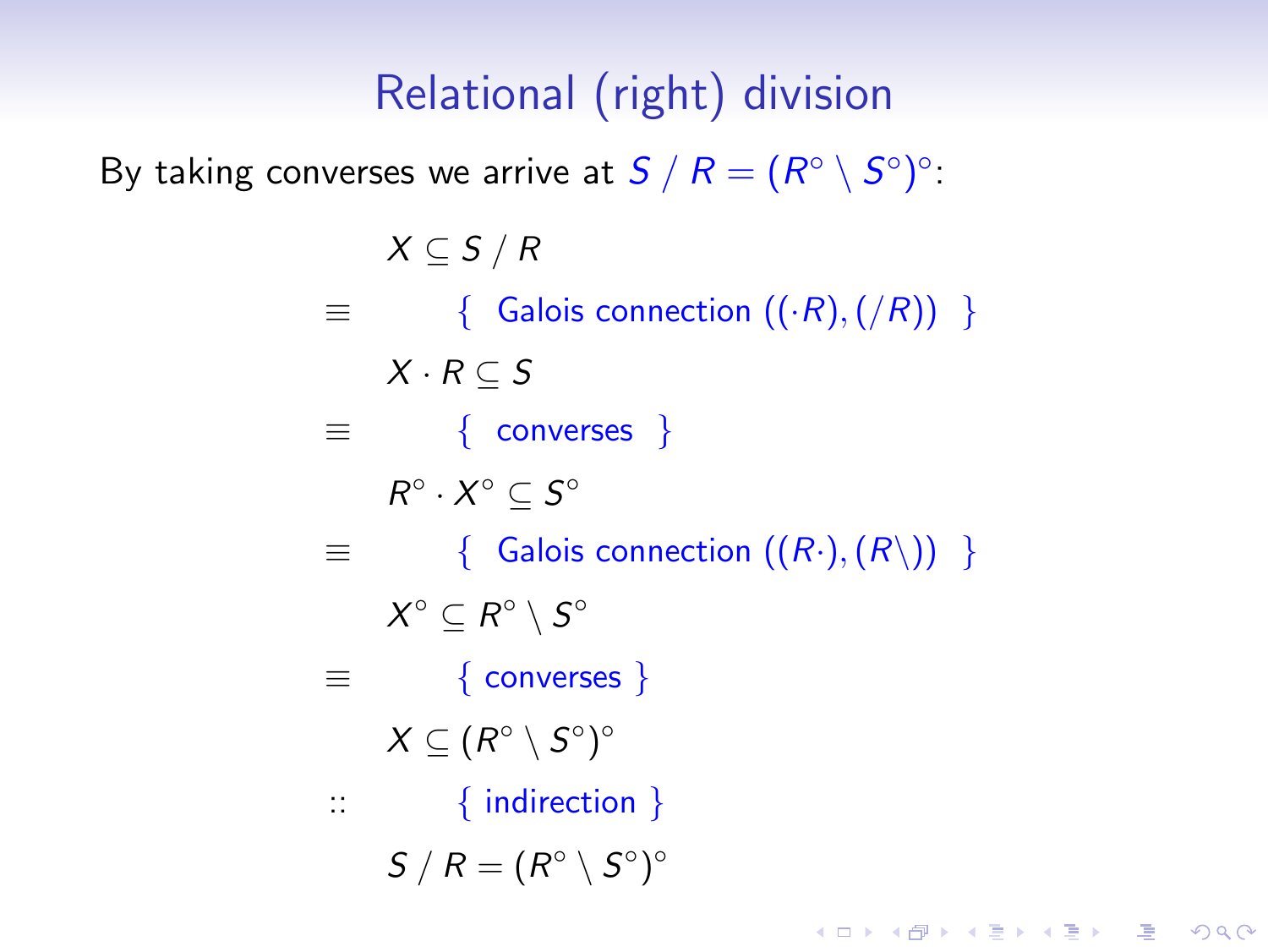# Relational (right) division

Therefore:

 $c(S/R)a$  $\equiv$  { above }  $a(R^{\circ} \setminus S^{\circ})c$  $\equiv$  { [\(19\)](#page-21-0) }  $\langle \forall b : b R^{\circ} a : b S^{\circ} c \rangle$  $\equiv$  { converses }  $\langle \forall b : a R b : c S b \rangle$ 

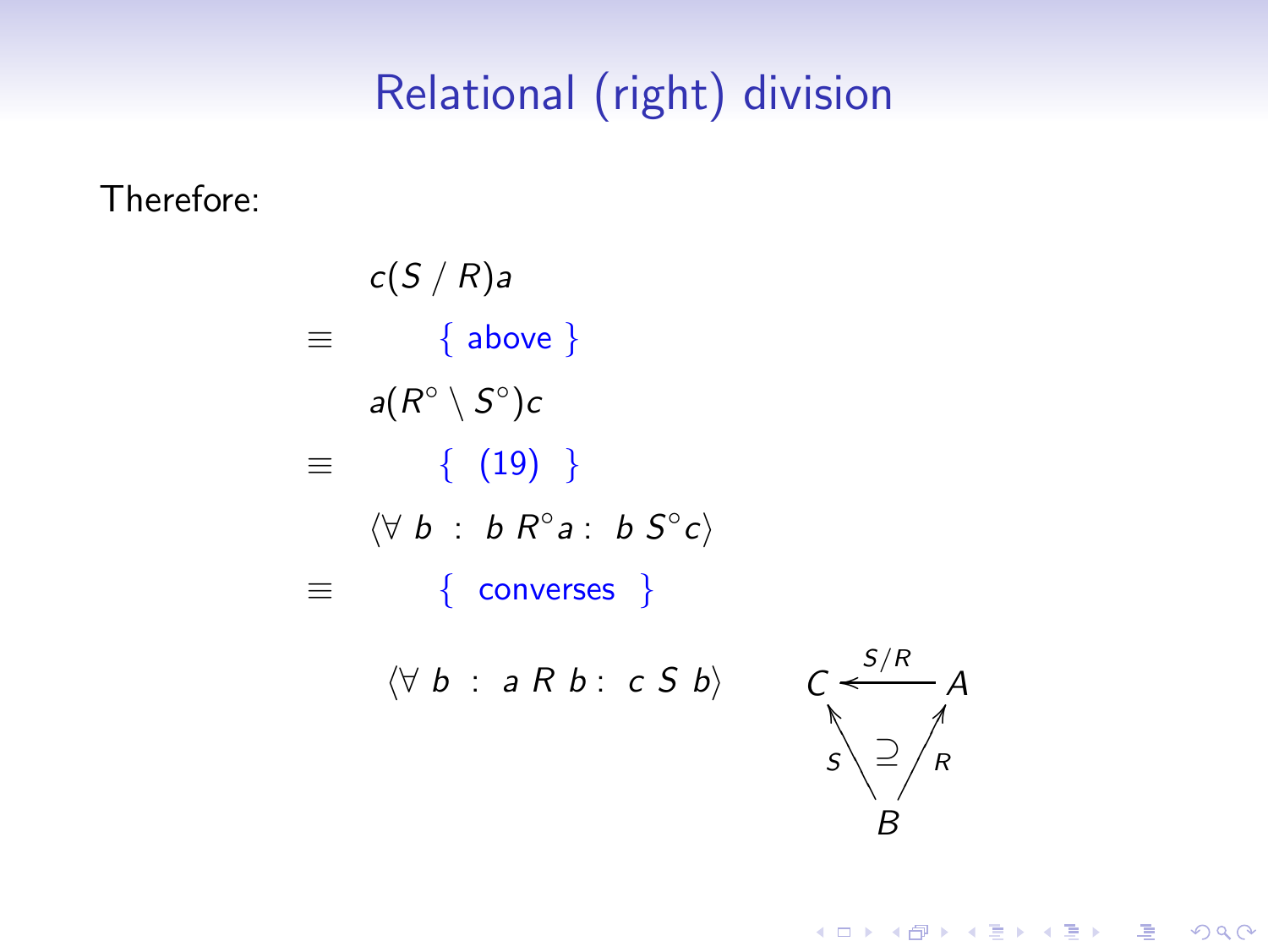## Domain and range

| $0 \subset Y \equiv X \subset (g)$ |                                                   |  |                                            |  |
|------------------------------------|---------------------------------------------------|--|--------------------------------------------|--|
| <b>Description</b>                 | $f = \varrho^p \mid \varrho = f^{\sharp}$<br>Obs. |  |                                            |  |
| domain                             |                                                   |  | lower $\subset$ restricted to coreflexives |  |
| range                              |                                                   |  | lower $\subset$ restricted to coreflexives |  |

Thus

|  | $\delta R \subseteq \Phi \equiv R \subseteq R \cdot \Phi$  | (20) |
|--|------------------------------------------------------------|------|
|  | $\rho R \subseteq \Phi \equiv R \subseteq \Phi \cdot \top$ | (21) |

K ロ ▶ K @ ▶ K 할 ▶ K 할 ▶ ( 할 ) 1000

etc.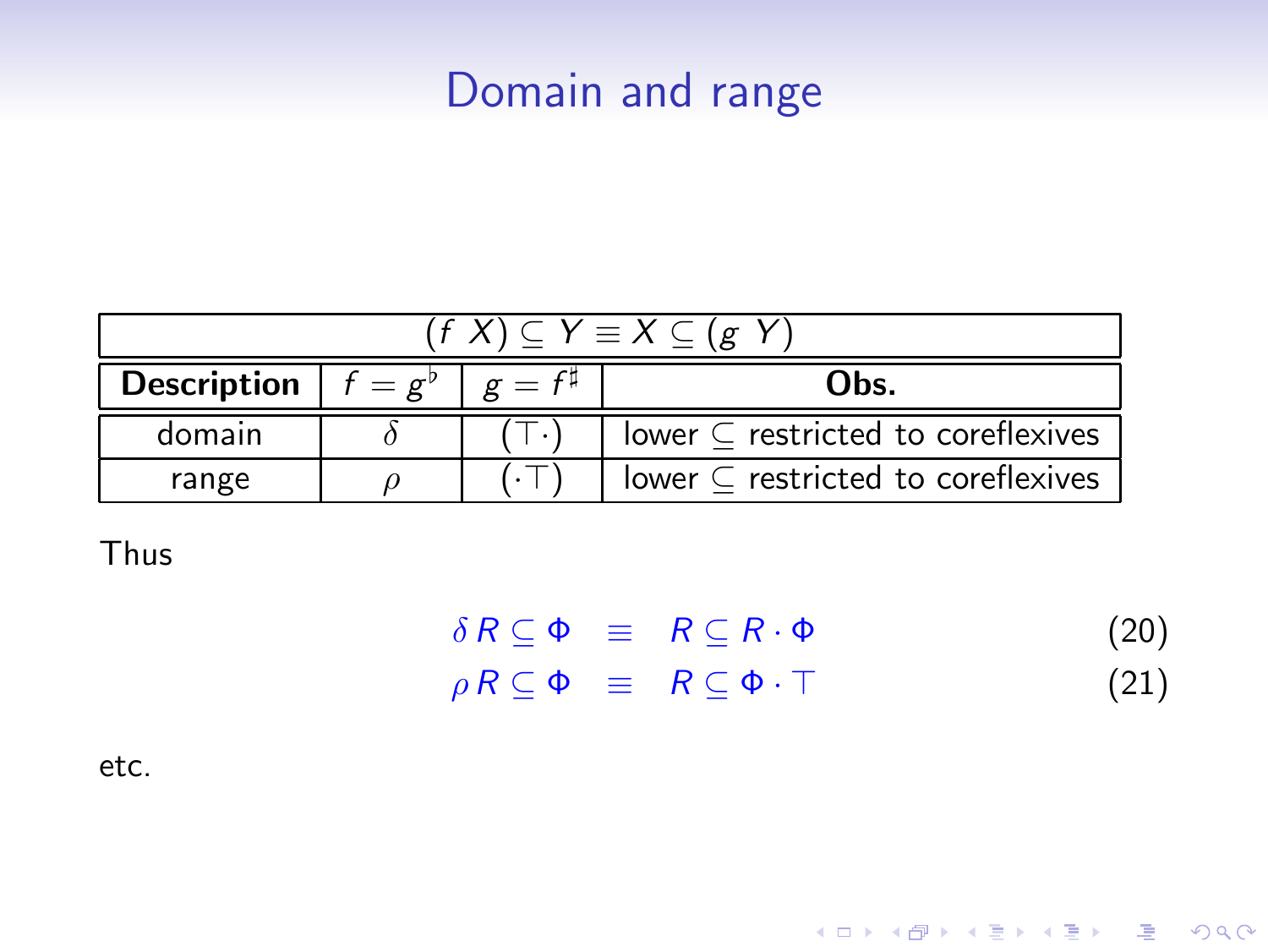#### Domain and split

The following fact holds:

 $\langle R, S \rangle^{\circ} \cdot \langle X, Y \rangle = (R^{\circ} \cdot X) \cap (S^{\circ} \cdot Y)$ 

Corollary:

 $\delta R$  = ker  $\langle id, R \rangle$ 

Another consequence of the fact above:

 $\ker R \subseteq \ker (S \cdot R) \iff S$  entire

Corollary:

 $ker R \subseteq ker (f \cdot R)$ 

**YO A REAR OF YOUR**